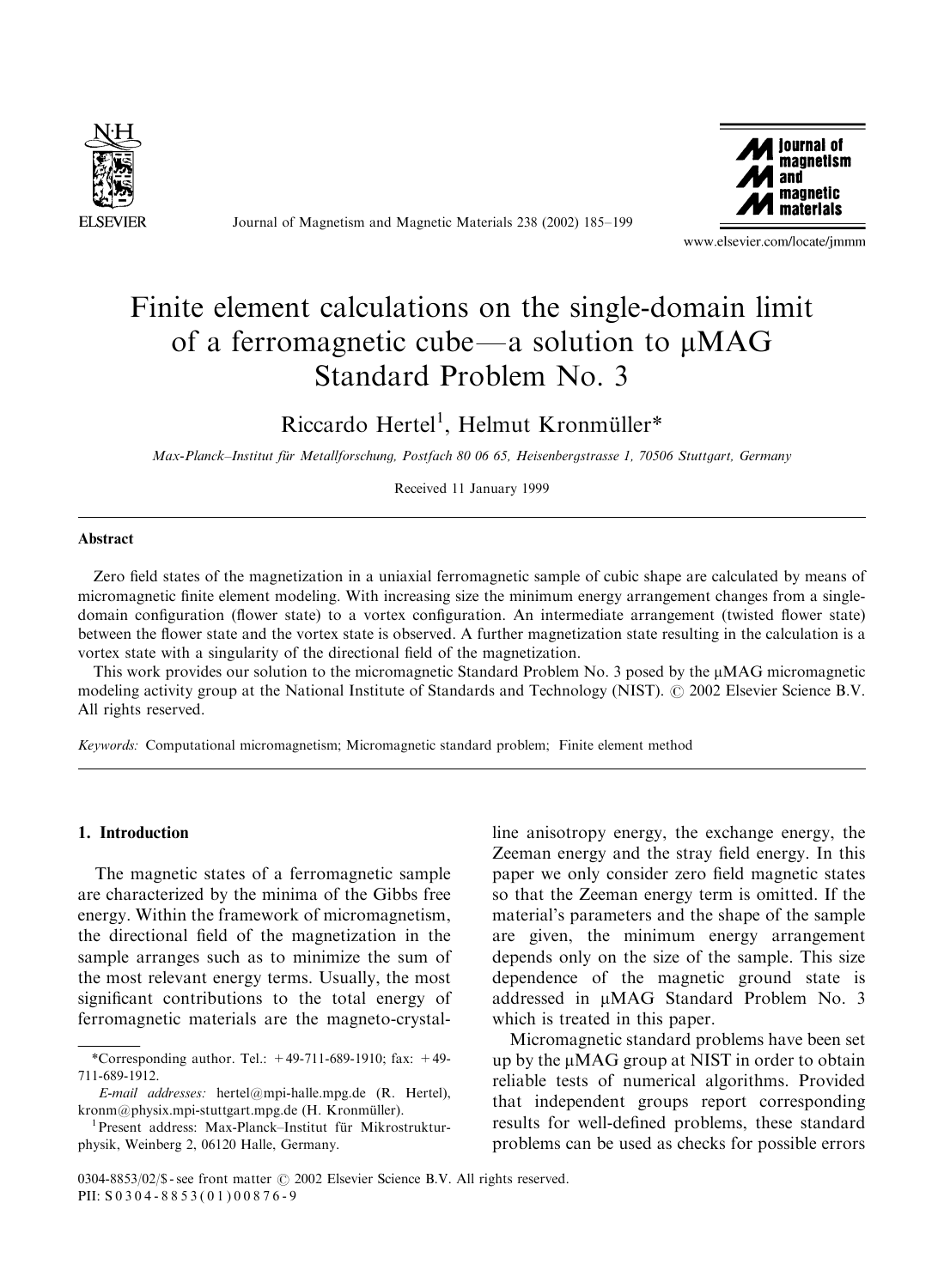in a numerical code. The first standard problem did not lead to satisfactory results in this sense [1]. No clear consensus can be derived from the seven anonymous submissions from different groups. A detailed discussion for the possible reasons for the discrepancies in the results of Standard Problem No. 1 is difficult to give on the basis of the available data, but in general it can be said that the first standard problem represents a too complex problem for the current state of numerical micromagnetic computations. Therefore, two further standard problems have been defined, bearing the difficulties of Standard Problem No. 1 in mind.

One of these more recent standard problems is mMAG Standard Problem No. 3. The problem specification is illustrated in Fig. 1. As only zero field states of the magnetization are considered, problems concerning switching or nucleation processes and the influence of field rates are avoided. Hence, the problem is comparatively simple. Moreover, the size of the sample is small enough to rule out discretization errors.

The task of the  $\mu$ MAG Standard Problem No. 3 [2] consists in calculating the single-domain limit (SDL) for a ferromagnetic cube with uniaxial anisotropy. The SDL is defined here as the critical edge length at which a mostly uniform arrangement of the magnetization, the so-called flower state, and the vortex state, i.e. a strongly nonuniform configuration, are of equal energy.



Fig. 1. Problem specification as first proposed by A. Hubert. The anisotropy parameter is chosen to be  $Q = 0.1$ .

Using reduced units, there is no need to explicitly define the material's parameters, i.e. the spontaneous polarization  $J_s$ , the magneto-crystalline anisotropy constant  $K$  and the exchange constant A: For this purpose the anisotropy parameter  $Q = K/K_d$  is defined with the stray field constant  $K_d = J_s^2/(2\mu_0)$ . The size L of the cube is given in units of the exchange length  $l_s =$ cabe is given in aims or the exeminge length  $i_s = \sqrt{2\mu_0 A/J_s^2}$  and energies are expressed in reduced units, i.e. in units of  $K_dV$  with  $V = L^3$ .

#### 2. Micromagnetic algorithm

The magnetic structures and energies are calculated by means of numerical micromagnetic simulations with finite elements. The program is based on direct minimization of the total energy. In the following sections the basics of the algorithm are presented. More details about the code can be found elsewhere [3].

## 2.1. Discretization

We use five different meshes of tetrahedral finite elements to discretize the computational region (CR). The number of elements ranges from 35 822 in the case of the coarsest mesh to 100 283 elements in the mesh with the highest discretization density. To generate the grid, the CR is first subdivided into few tetrahedral elements using a Delaunay algorithm. Once a coarse mesh is defined, the elements are repeatedly bisected along their longest edge. This procedure generates finite elements with nearly uniform edge length and allows one to control both the total number of elements and the discretization density in selected areas of the CR to a certain extent. A minimum edge length  $l_{\min}$  is defined as a stopping criterion for the bisectioning of elements. This minimum length is required for the edge of an element in order to be refined. The five meshes with different discretization density are generated by starting from one coarse mesh and applying the longest-edge-bisection method with different values of  $l_{\min}$ . The smaller  $l_{\min}$  is, the more elements are created. For details on this bisection method see Ref. [4].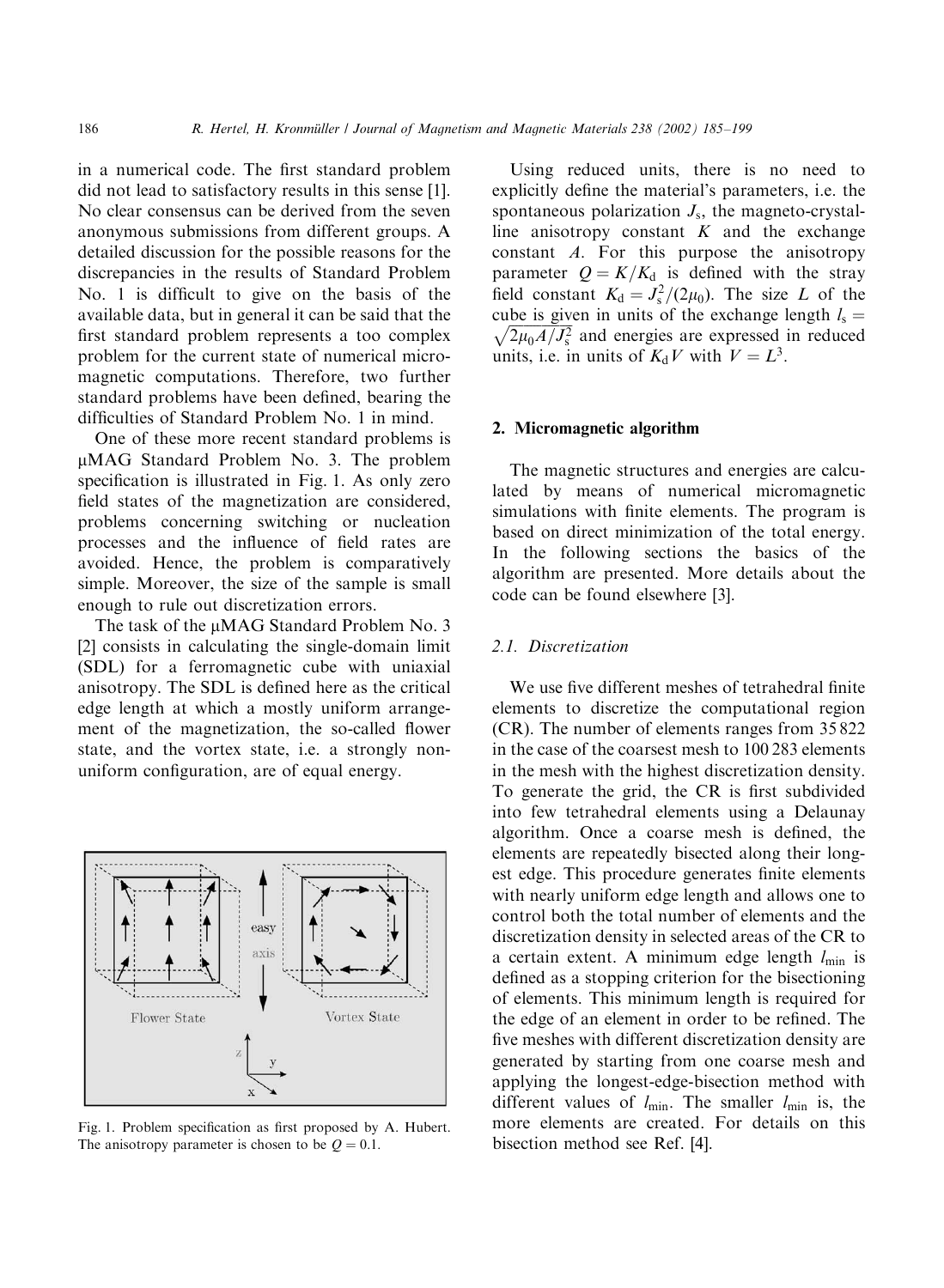The meshes with different discretization density are used to extrapolate the computed values, e.g. of the total energy, to the case of infinite discretization density. By doing so, errors resulting from the discrete representation of the vector fields involved in the calculation can be minimized. An example of this will be given in Section 4.2.

## 2.2. Energy terms

The equilibrium arrangement of the magnetic structure minimizes the Gibbs' free energy. Neglecting entropy, the problem is treated by minimizing the sum of the most important contributions to the total energy.

## 2.2.1. Exchange energy

The continuum representation of the exchange energy  $E_{\text{exc}}$  of a ferromagnet is given by

$$
E_{\rm exc} = \int A \cdot \left[ (\nabla m_x)^2 + (\nabla m_y)^2 + (\nabla m_z)^2 \right] dV, \quad (1)
$$

where A is the exchange constant and  $m =$  $(m_x, m_y, m_z)^T$  is the unit vector of the local magnetization. In our code, the exchange energy for a given discretized distribution of magnetic moments is calculated by means of linear interpolation of the Cartesian components of the magnetization within each finite element. Hence, the exchange energy density is approximated as a piecewise constant function.

## 2.2.2. Magnetocrystalline anisotropy

The magnetocrystalline anisotropy energy in the case of uniaxial anisotropy writes

$$
E_{\rm an} = \int K \sin^2 \alpha \, dV, \tag{2}
$$

where  $\alpha$  is the angle between the local magnetization and the easy axis. To calculate this term, the exchange energy density of the anisotropy is determined at the nodes (discretization points) and interpolated linearly within each element.

# 2.2.3. Stray field energy

The non-local nature of the stray field term causes difficulties in micromagnetic calculations. To reduce the numerical costs, the stray field and the stray field energy are not calculated directly.

Instead, a variational approach is used which contains only local variables. The method is based on one of the two inequalities set up by Brown [5], who has shown that the stray field energy  $E_{st}$  and the induction  $\boldsymbol{B}$  of a given distribution of magnetic moments  $J$  can be obtained by minimizing the functional on the right-hand side of the following equation with respect to  $B'$ :

$$
E_{\rm st} = \min_{\mathbf{B}'} \left\{ \frac{1}{2\mu_0} \int_{\text{(all space)}} (\mathbf{B}' - \mathbf{J})^2 \, \mathrm{d}V \right\},\tag{3}
$$

with the constraint  $\nabla \cdot \mathbf{B}' = 0$ . Provided that  $\mathbf{B}'$  is a solenoidal field, this term is minimized if and only if  $\mathbf{B}'$  is equal to  $\mathbf{B}$  in all space. Representing  $\mathbf{B}'$  as the curl of a vector potential  $A$ , the constraint of solenoidality is fulfilled automatically. In a numerical implementation, the term on the right-hand side of Eq. (3) can be calculated by means of an unconstrained minimization with respect to the set of Cartesian components of the discretized vector field A defined at the nodes.

The advantages of using this functional to calculate the stray field energy  $E_{st}$  are remarkable:

- (1) Only local quantities are involved in the calculation of the stray field. The evaluation of a twofold integral is avoided.
- (2) The minimization of functional (3) can be performed quickly. As the problem is convex, the functional behaves well and no problem concerning saddle-points needs to be considered.
- (3) The memory requirements are low compared with other methods. No dense matrix is needed as is the case when boundary element methods are used [6,7].
- (4) In this micromagnetic algorithm the dynamics of the magnetization is not considered. The magnetic structure is determined by direct minimization of the energy with respect to the direction of the magnetization at each node. This gives the possibility to calculate both the stray field and the minimum energy arrangement of the magnetization simultaneously [8]. By adding functional (3) to the exchange energy term and to the term of the magnetocrystalline anisotropy, the equilibrium arrangement of the magnetization can be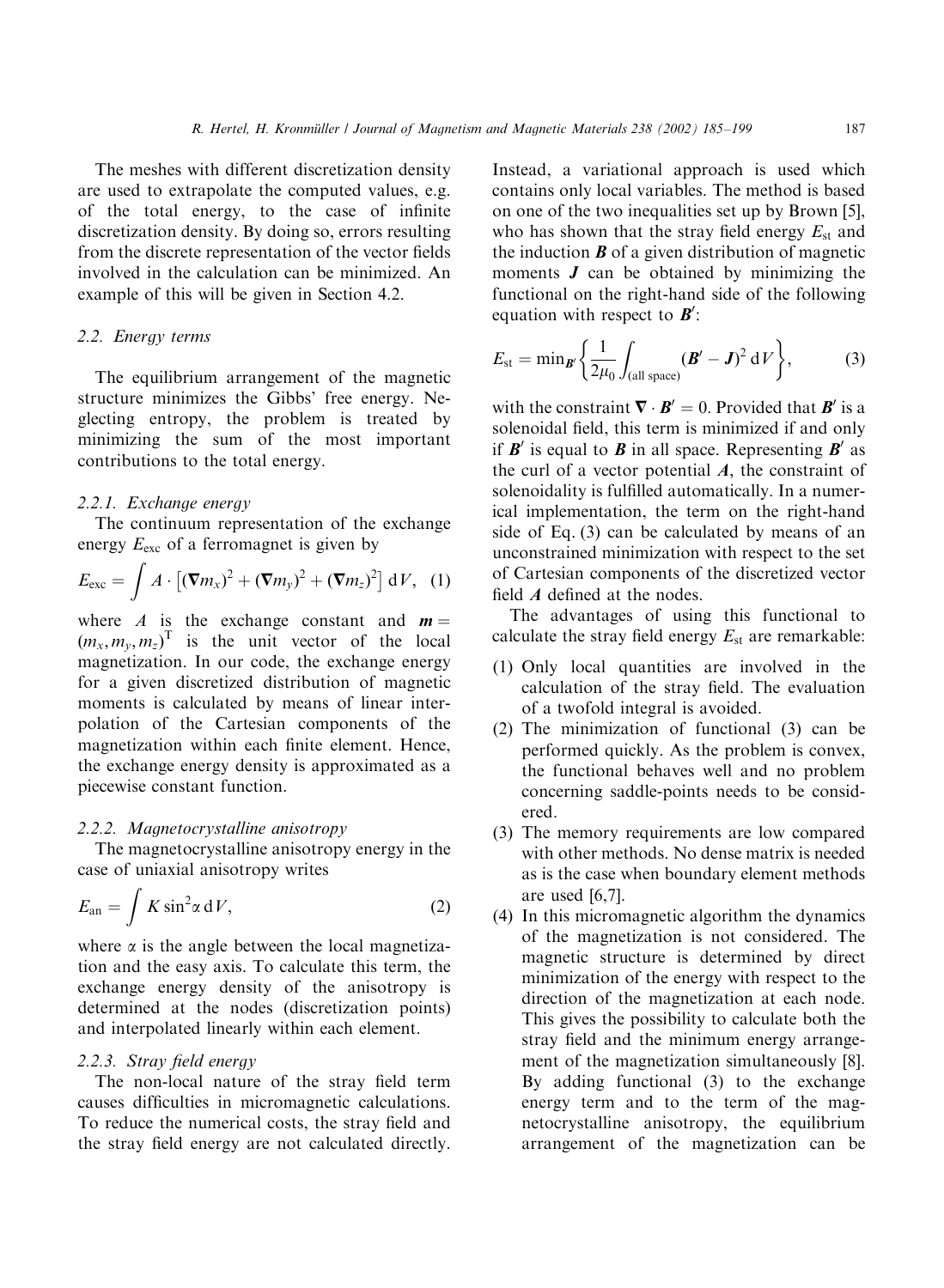calculated by minimizing the resulting energy with respect to both the direction of the polarization and to the vector potential. This speeds up the calculation considerably as compared with an iterative calculation of the magnetic structure on one hand and the stray field on the other.

This method has—of course—some disadvantages, too. The drawback in this case is that the integral in Eq. (3) is extended over all space, including the non-magnetic area outside the sample. As numerical calculations with the finite element method necessarily consider only finite domains, some effort is needed to treat this open boundary problem where the integration is extended to infinity. Several techniques have been developed and successfully applied for such problems [7]. In our code the whole area outside the sample is mapped on a finite region by means of a bijective transformation. The ''parallelepipedic shell transformation'' [9] is applied. The sample is embedded between six non-magnetic segments as shown by Fig. 2. Each point inside these segments represents one point of the area outside the sample. The six segments are discretized into finite elements and are part of the CR.

By including the non-magnetic segments, the number of degrees of freedom is raised because the vector potential needs to be calculated in the surrounding segments, too. The previously mentioned benefits of this method, however, justify this additional numerical effort. The method presented here is based on an algorithm developed by Schrefl et al. [10]

The advantages of using finite elements in micromagnetism instead of finite differences are the capability to treat complex geometric



Fig. 2. Exploded view of the different domains considered in the CR. The unbounded area outside the ferromagnetic sample (cube in the middle) is mapped onto six finite domains surrounding the sample.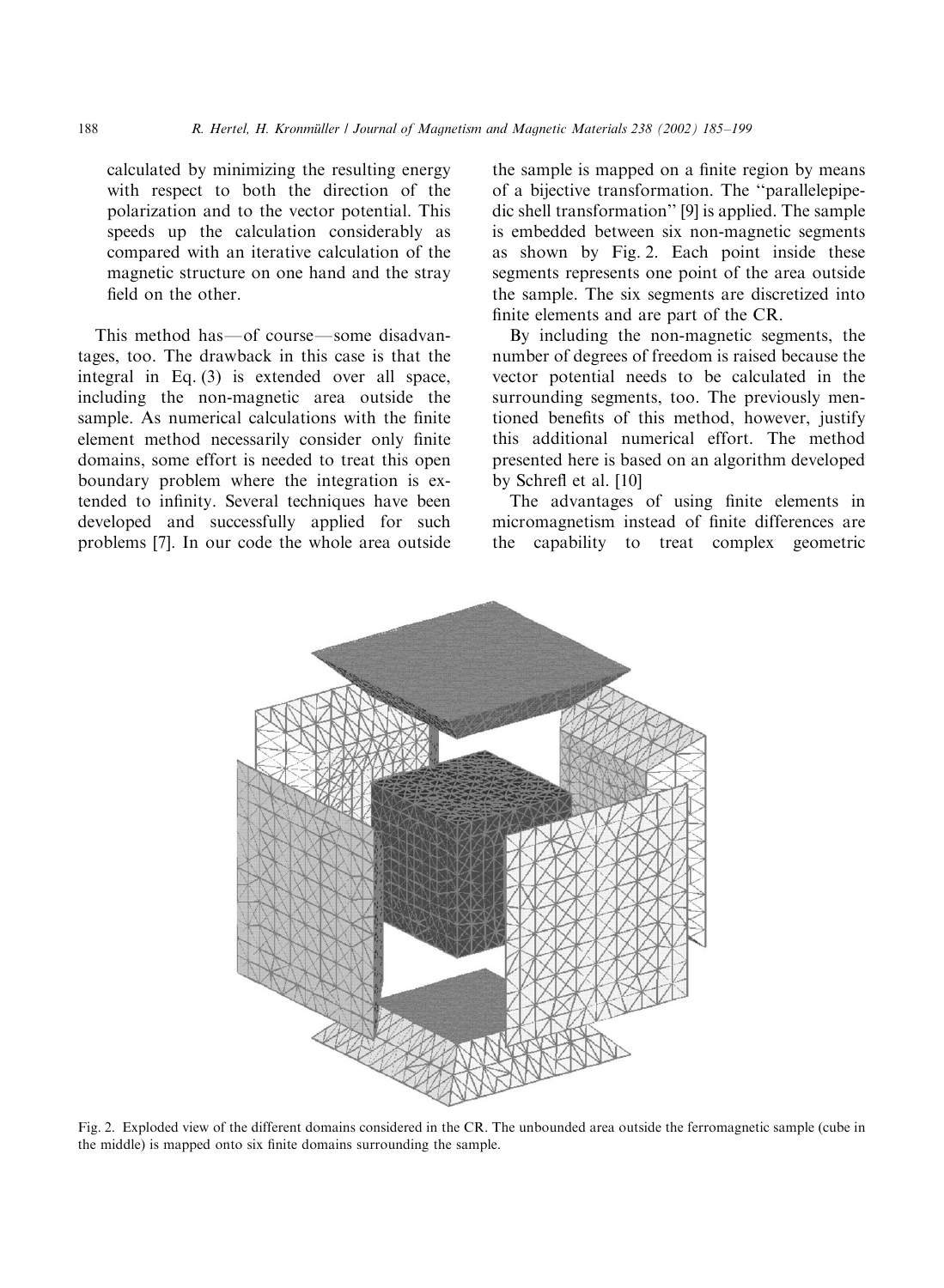structures and to adaptively refine the discretization mesh in the case of large samples subdivided in domains. These advantages do not apply to Standard Problem No. 3, which is tailored to the finite difference method.

# 2.3. Energy minimization

As mentioned above, the energy is minimized directly, without taking into account the dynamics of the magnetization. The minimization of the total energy has to be performed under the constraint  $|J|$  = const. This constraint can be enforced easily by representing the local polarization  $J_i$  at each node i with spherical coordinates:

$$
\boldsymbol{J}_i = J \begin{pmatrix} \sin \vartheta_i \cos \varphi_i \\ \sin \vartheta_i \sin \varphi_i \\ \cos \vartheta_i \end{pmatrix} . \tag{4}
$$

For a given initial configuration of  $J$  and random initial values for  $A$ , term (3) is calculated first by minimization with respect to the discretized vector potential. After this, the sum of all energy terms is minimized with respect to the set of variables  $\{\vartheta_i, \varphi_i, (A_x)_i, (A_y)_i, (A_z)_i\}$  defined at the nodes i. The minimization is performed with the conjugate gradient method [11], which has been proved to be very efficient in micromagnetic calculations [12].

Commercial minimization routines work very reliably. They can be tested with simplified models whose solutions are known. For instance, one may check whether an alignment of the magnetization parallel to an easy axis results if the stray field energy is switched off and a random initial configuration of the magnetization is chosen.

In the calculations presented here we use a stopping criterion (optimality tolerance parameter) of  $10^{-12}$ , which is comparable to the machine's precision ( $\simeq 10^{-16}$ ). This parameter is unnecessarily low [13]. It can be increased by five orders of magnitude without any relevant change of the result, i.e. in the first six significant digits of the calculated energy. This extremely low tolerance has been chosen to make sure that the stopping criterion does not have an influence on the result. The longer computation time resulting from this is not relevant for the calculation of the zero field

states of the magnetization as the algorithm converges quickly.

#### 3. Tests of the algorithm

Besides possible tests of the minimization routine as described above, the calculation of the single energy terms can be tested easily. The anisotropy term and the Zeeman term generally do not cause any problem and they can be tested by calculating these energy terms for a homogeneous magnetization which is tilted with respect to the easy axis or the external field. The stray field energy and the exchange energy require more subtle tests.

## 3.1. Stray field

As an example, the stray field and the stray field energy can be calculated for the case of a homogeneously magnetized cube. This is a suitable test to determine the discretization density required in the exterior region.

In Fig. 3, the field of the magnetic induction calculated for a homogeneously magnetized cube is displayed on a cross-section through the middle of the cube  $(x = 0)$ . The transformation of the exterior region into the surrounding shell has been inverted for the visualization of the vector field so that the arrows outside the cube represent the induction in real space. It can be seen qualitatively that the boundary conditions (continuity of the normal component, jump condition of the tangential component) are fulfilled automatically.

The accuracy of the calculation of the stray field energy depends on the discretization density in the non-magnetic region outside the sample. As shown in Fig. 4, a good agreement with the analytical value is obtained quickly with increasing number of elements in the surrounding shell. According to this test of convergence, about  $2 \times 10^4$  elements in the exterior region are used in the calculation of the magnetic structures. The five meshes used for the extrapolation of the data to the case of infinite discretization density differ only by the number of elements located in the interior magnetic region.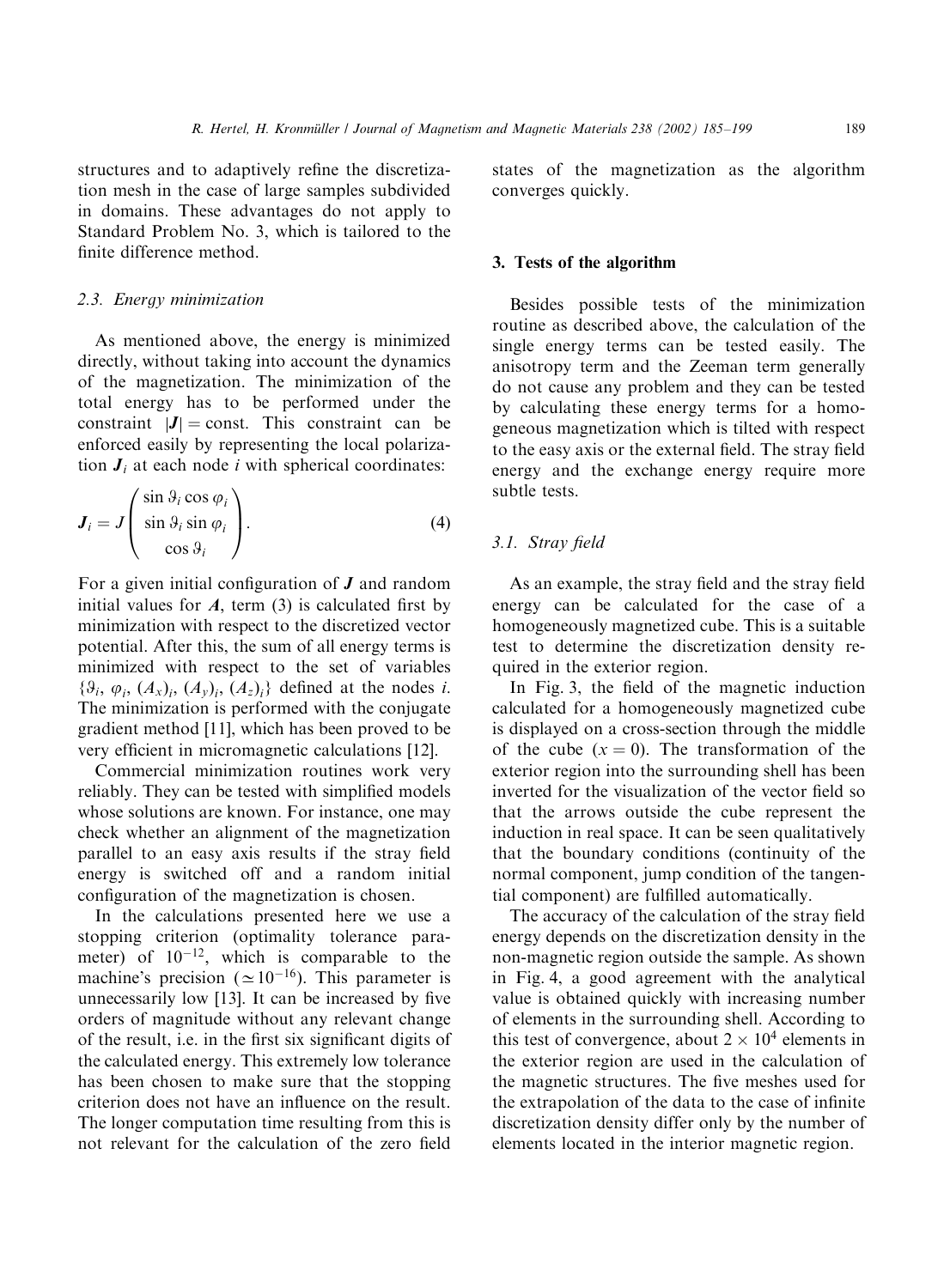

Fig. 3. Magnetic induction inside and outside the homogeneously magnetized cube. The big arrow indicates the direction of the magnetization. The location and the number of arrows is not related with the discretization points.



Fig. 4. Stray field energy in units of the analytical value  $E_0 =$  $K_d \cdot V/3$  as a function of the number of elements in the exterior region.

#### 3.2. Exchange energy

The correctness of the calculation of the exchange energy term can be verified using a well-defined inhomogeneous arrangement of the

magnetization whose exchange energy can be calculated analytically. For this purpose, a simplified form of a  $180^\circ$  wall is used as described in Fig. 5.

This magnetic structure yields a homogeneous exchange energy density and the analytic value of the total exchange energy is  $E_{\text{exc}}^{\text{ideal}} = A\pi^2 L$ . The ratio of the numerically obtained value to this analytical value as a function of the number of elements is shown in Fig. 6.

The exchange energy is systematically underestimated, as is expected due to the interpolation method. This effect is inherent in every discretization scheme. The finite element method allows for a precise approximation of the magnetic structure by means of a piecewise linear field, in contrast to the commonly applied methods which use piecewise homogeneous fields. The analytical value is approached very well with increasing discretization density. A global error significantly below  $1\%$ is obtained.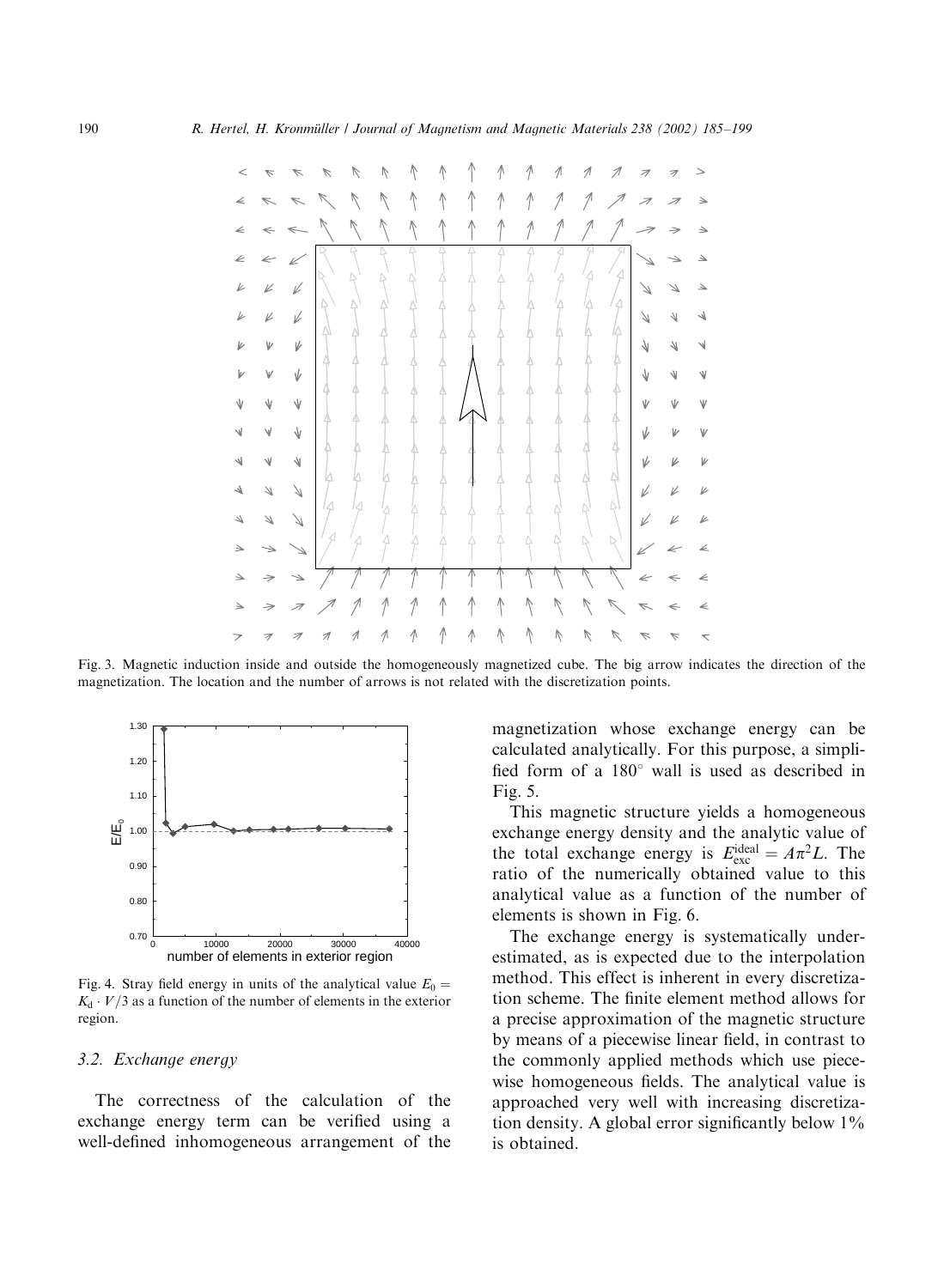

Fig. 5. Inhomogeneous arrangement used to test the calculation of the exchange energy.



Fig. 6. Calculated exchange energy in units of the analytical (exact) value vs. number of finite elements used.

# 4. Details of the calculation

## 4.1. Initial conditions

Numerically as well as physically, it is not expected to find a ferromagnetic sample in the energetic ground state. There are generally several metastable structures at zero field. Which of these structures is realized depends only on the magnetic history of the sample. Therefore, it does not make much sense from a physical point of view to pinpoint the energetic ground state of the magnetization.

From a numerical point of view, however, it is important to have well-defined magnetization states if numerical results are to be compared. In this sense, the energetic ground state is a natural choice. To account for different possible magnetic



Fig. 7. Initial conditions of the calculation. The system is relaxed to an energetic minimum starting from both a homogeneous arrangement and a configuration subdivided into two domains.

histories, according to Fig. 7 two different initial configurations have been chosen in the calculation. The flower state is obtained by starting with a homogeneous magnetization parallel to the easy axis and the vortex state is calculated by starting with two antiparallel domains oriented in the easy axis direction.

These simple configurations are chosen to find homogeneous and inhomogeneous arrangements without prescribing the expected structures. In some cases, a breaking of symmetry may lead to energetically favored structures [3]. To facilitate this, the initial configurations are slightly perturbed prior to the energy minimization. The direction of the magnetization at each node is randomly perturbed with a magnitude of  $+1^{\circ}$ . As will be shown below, this procedure is very important to find different remanent states.

#### 4.2. Data extrapolation

The numerical values of the energy and the remanence of a magnetic structure obtained using a mesh of finite elements are always subjected to discretization errors. If analytical results are not available, it is difficult to state the quantitative effect of these errors. To determine results which are independent of the discretization, the calculations are performed with different meshes and the data are extrapolated to the case of infinite discretization density. An example for this is shown in Fig. 8. When plotted over  $N^{-1}$ , an almost linear dependence is found for the energy terms and for the remanence  $(N$  is the total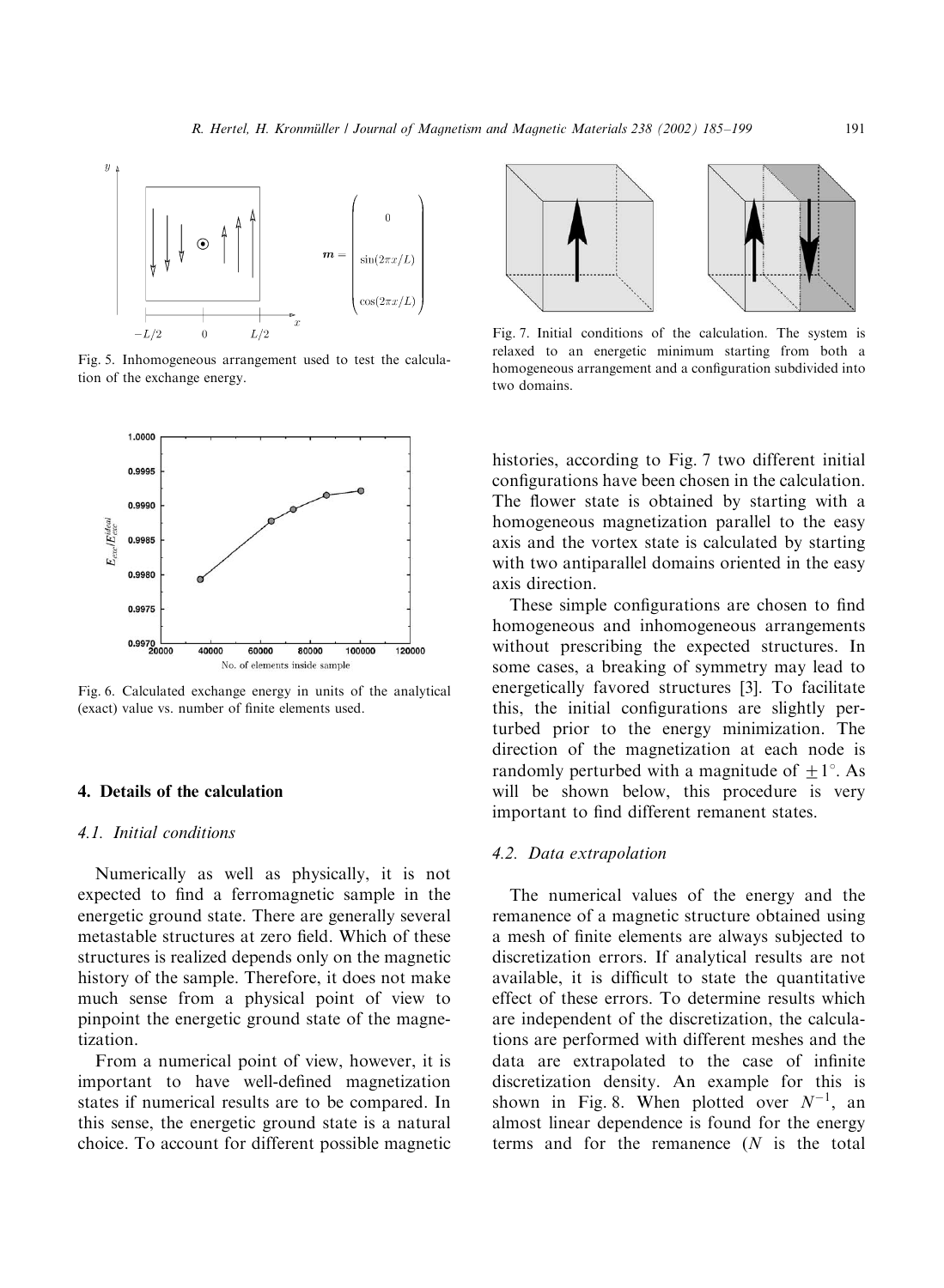

Fig. 8. Total energy of the vortex state at  $L = 8.5 \cdot l_s$  obtained using different discretization densities. The values are extrapolated to the case  $N \rightarrow \infty$ .

number of elements). By means of a least-square fit, a second-order polynomial function is determined with which one can extrapolate the results convincingly to infinite discretization density, i.e.  $N^{-1} \rightarrow 0$ .

This extrapolation procedure may seem questionable because the continuum description of micromagnetism is not valid on length scales significantly below the exchange length. Hence, when the cell size is very small, an atomistic treatment is required to describe the magnetic structure in the area enclosed by the element. However, it should be kept in mind that the discretization merely determines the quality of the numerical representation of the continuum approximation. As we are only interested in a micromagnetic description, there is no inconsistency in extrapolating to infinitely small cell sizes.

## 5. Results

## 5.1. Flower state

When starting from the homogeneous arrangement at small edge lengths, the expected Flower state results as shown in Fig. 9. This magnetic structure is mostly homogeneous. Only in the vicinity of the edges and corners the magnetization spreads outside due to the inhomogeneity of the stray field. The magnetization tends to align



Fig. 9. Three-dimensional representation of the flower state. The magnetization is mainly homogeneous and oriented parallel to the easy axis.

parallel to the local induction which is similarly tilted near the edges, see Fig. 3. This tilting has been found by Schabes and Bertram [14] and has been studied, e.g., by Schmidts and Kronmüller [15], by Rave et al. [16] and by Usov and Peschany [17].

According to the problem specification, the size dependence of the energy of this structure has to be determined and compared with the vortex state, which will be discussed in Section 5.3.

## 5.2. Twisted flower state

Increasing the size of the sample, the flower state becomes energetically unstable. A spontaneous collapse is observed at an edge length of about  $L \approx 8.6 \cdot l_s$ . At sizes above this edge length, a different magnetic structure results which we have named twisted flower state. As a characteristic effect, the remanence in the easy axis direction -when plotted as a function of the edge  $length—is$  suddenly reduced once the ordinary flower state converts into the twisted flower state, see Fig. 10. The magnetic structure of the twisted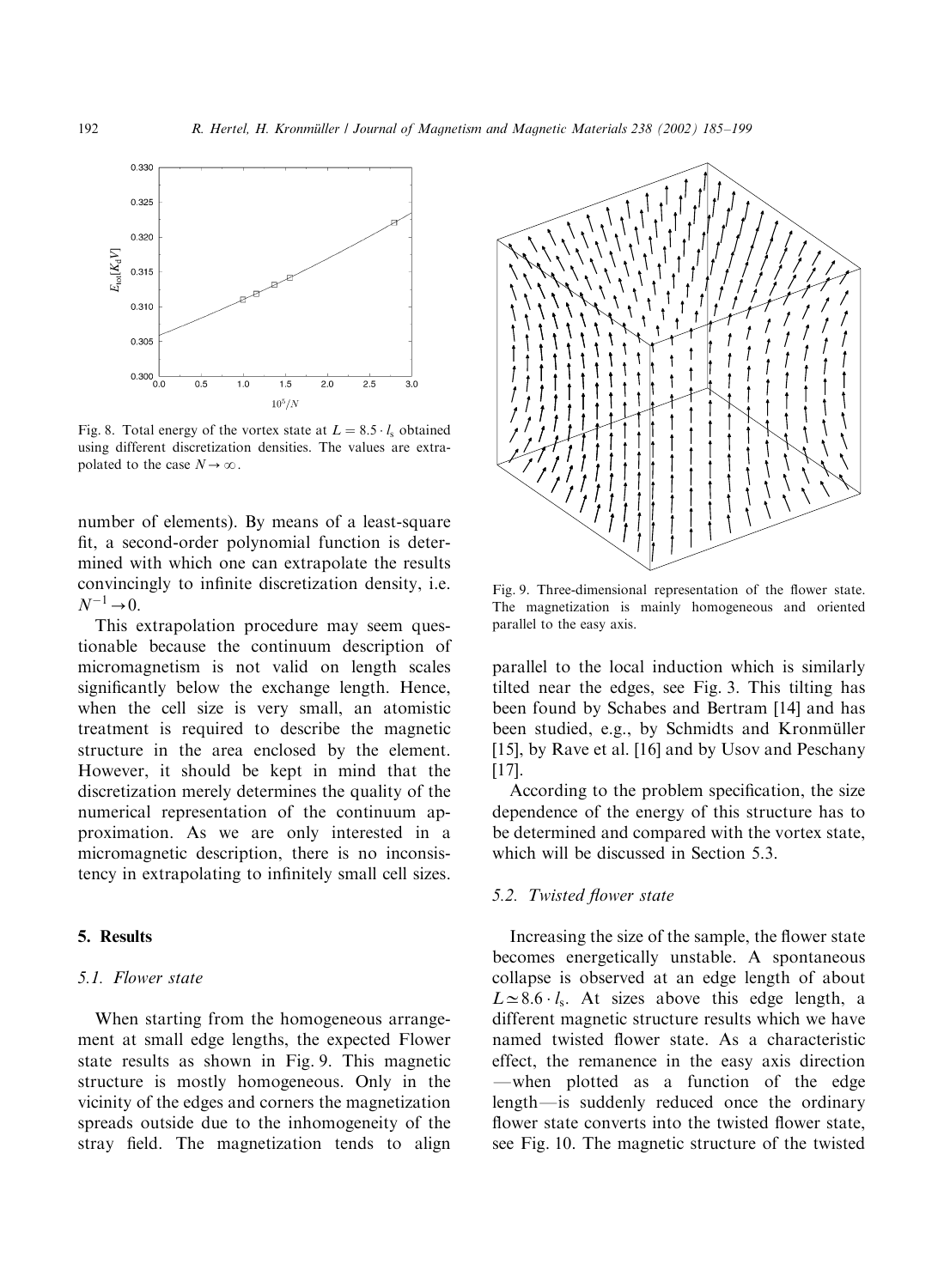

Fig. 10. Collapse of the flower state with increasing size. The sudden change of the remanence in the easy axis direction  $m<sub>z</sub>$ indicates the conversion of the flower states into the twisted flower state.



Fig. 11. Magnetic structure of the twisted flower state.

flower state is shown in Fig. 11. Similar to the flower state, the homogeneity of the arrangement is mostly preserved. The qualitative difference to the flower state is a twist of the magnetization along the easy axis. This can be readily seen in the cross-sections of this arrangement shown in Fig. 12. In an interesting fashion, this arrangement endorses the tendency to maintain a homogeneous state parallel to the easy axis on one hand and to reduce the stray field energy on the other by forming a structure similar to a vortex.

Several names could be found to describe this structure. The similarity to the magnetization reversal mode of infinitely extended cylinders known as curling would justify the name ''curled state'' [18,19]. The twisted flower state has been reported first by Schabes and Bertram [14], who called this structure a ''vortex state''. Indeed, if the size of the cube is further increased, the twisted flower state modifies continuously such as to form a longitudinal vortex state, i.e. a vortex structure with its axis parallel to the easy axis. As there are no closed flux lines inside the sample at the edge lengths considered here, we have dismissed this term. The term twisted flower state has been chosen as we interpret this structure with its high remanence to be a modified version of the flower state described previously.

To calculate the twisted flower state, no special starting conditions need to be chosen. The structure may develop automatically by simply using a homogeneous initial configuration. However, since the symmetry needs to be broken, the previously mentioned small random perturbation of the starting configuration is essential for obtaining the twisted flower state. Correspondingly, the edge length at which the flower state collapses shown in Fig. 10 is not a critical edge length at which the transition occurs but simply a size at which the stability of the flower state is reduced sufficiently for random perturbations to lead to a different structure. The edge length at which the flower state collapses depends on the magnitude of the perturbations. Therefore, the size dependence of the energy of the twisted flower state is studied by reducing the size of the cube after the flower state has collapsed.

The results indicate that, for  $Q = 0.1$ , if both structures are possible, the twisted flower state has a lower energy than the flower state. However, the twisted flower state is not found in very small cubes. The characteristic twist hardly develops in smaller cubes, so that in very small cubes a distinction between these homogeneous states becomes needless since the twisted flower state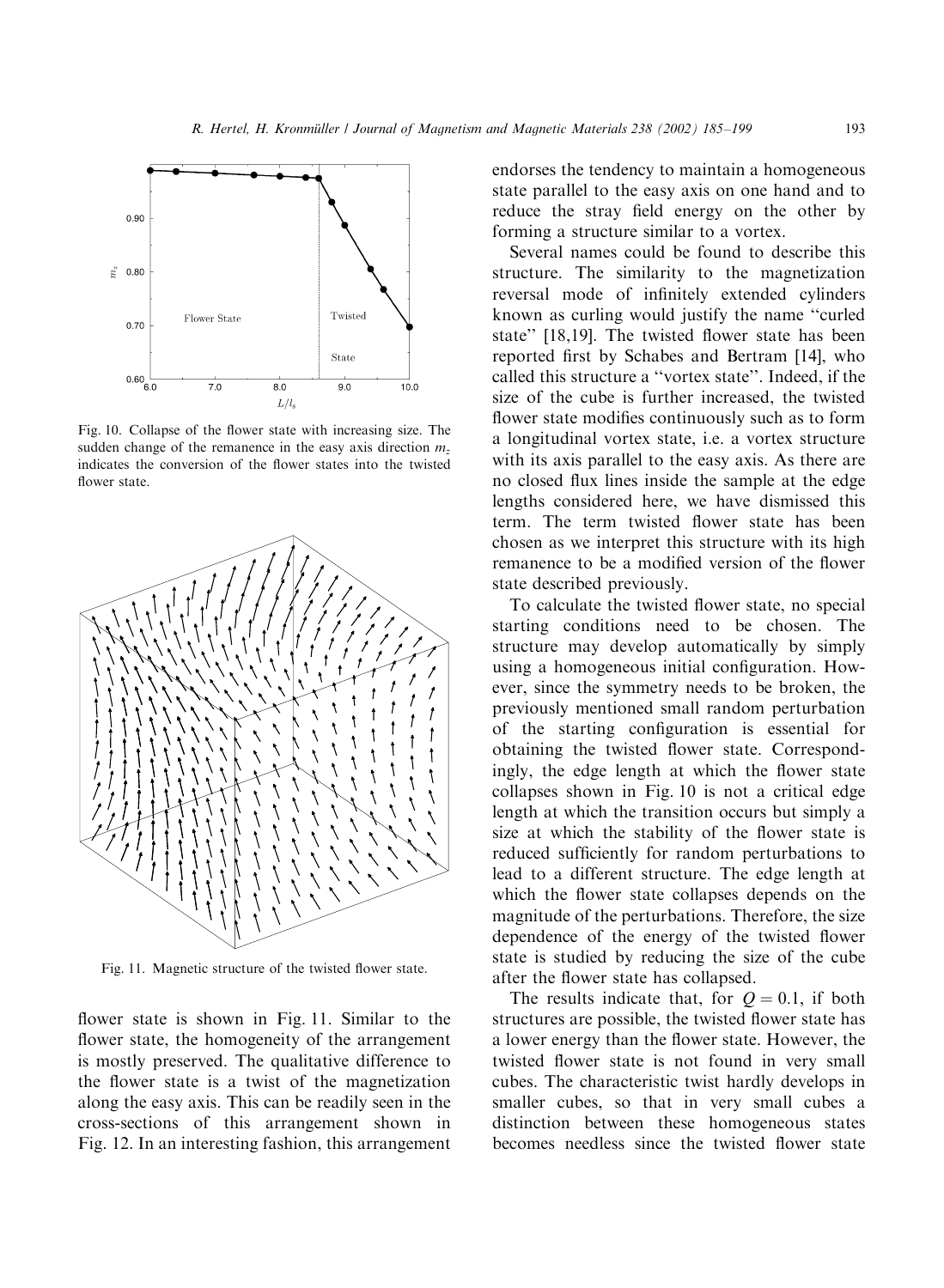top  $(z=L/2)$ : bottom  $(z=-L/2)$ ;  $111177777777$ ------------ $111112222222$  $\mathbf{A} = \mathbf{A} + \mathbf{A} + \mathbf{A} + \mathbf{A} + \mathbf{A} + \mathbf{A} + \mathbf{A} + \mathbf{A} + \mathbf{A} + \mathbf{A} + \mathbf{A} + \mathbf{A} + \mathbf{A} + \mathbf{A} + \mathbf{A} + \mathbf{A} + \mathbf{A} + \mathbf{A} + \mathbf{A} + \mathbf{A} + \mathbf{A} + \mathbf{A} + \mathbf{A} + \mathbf{A} + \mathbf{A} + \mathbf{A} + \mathbf{A} + \mathbf{A} + \mathbf{A} + \mathbf{A} + \mathbf$  $\begin{array}{ccccccccccccc} \multicolumn{2}{c}{} & \multicolumn{2}{c}{} & \multicolumn{2}{c}{} & \multicolumn{2}{c}{} & \multicolumn{2}{c}{} & \multicolumn{2}{c}{} & \multicolumn{2}{c}{} & \multicolumn{2}{c}{} & \multicolumn{2}{c}{} & \multicolumn{2}{c}{} & \multicolumn{2}{c}{} & \multicolumn{2}{c}{} & \multicolumn{2}{c}{} & \multicolumn{2}{c}{} & \multicolumn{2}{c}{} & \multicolumn{2}{c}{} & \multicolumn{2}{c}{} & \multicolumn{2}{c}{} & \multicolumn{2}{c}{} & \$ **XXXXXXXXXXXXXXXXXX** \*\*\*\*\*\*\*\*\*\*\*  $\mathbf{r}$ \*\*\*\*\*\*\*\*\*\*\*\*\*\*\*\*\* front  $(x = L/2)$ : middle  $(x=0)$ : rear  $(x = -L/2)$ : **\\\\\\\\\**IIII  $\lambda$  $\lambda$  $\lambda$  $\mathbf{I}$ 111111111  $\lambda$ **AAAAAAA111**  $\lambda$ A Ţ -1  $\mathbf{I}$ -1  $\prime$  $\prime$  $\prime$  $\mathbf{I}$ Ť J  $\prime$  $\mathbf{I}$ 11/11/11/1 A  $\mathbf{I}$  $\mathcal{L}$  $\mathbf{I}$  $\prime$ A 11/1/1/1/1  $1<sub>1</sub>$  $\mathbf{I}$  $\mathbf{I}$  $\mathcal{L}$  $\mathbf{1}$  $\mathbf{I}$  $\mathbf{I}$  $\mathbf{I}$  $\mathcal{L}_{\mathcal{L}}$  $\mathbf{1}$  $\top$  $\top$  $\lambda$  $\mathbf{1}$  $\blacksquare$  $\mathbf{I}$ -1  $\mathbf{I}$ T  $\mathcal I$  $\prime$  $\mathcal{I}$  $\mathbf{I}$  $\mathbf{1}$  $\mathbf{I}$  $\mathbf{I}$  $\mathbf{I}$ -1  $\mathcal{A}$  $\sqrt{ }$ 11111111  $\mathbf{1}$  $\mathbf{I}$ T  $\mathbf{I}$  $\mathbf{I}$ -1  $\mathbf{1}$ t  $\mathbf{I}$ া  $\prime$  $\mathbf{I}$  $\mathbf{I}$  $\sqrt{ }$ 1111111  $\prime$  $\prime$  $\lambda$  $\mathbf{I}$  $111$ -1 - 1 - 1 -1 -1 -1 -1  $\prime$  $\prime$  $\prime$  $1111111111$  $\mathbf{I}$  $\mathbf{I}$  $\Delta$  $\mathbf{I}$  $\mathbf{I}$  $\mathbf{I}$  $\mathbf{I}$  $\mathbf{I}$  $\mathbf{I}$  $\mathbf{I}$  $\mathbf{I}$  $1<sub>1</sub>$  $\mathcal{L}$ L **IIIIIII**  $\setminus$  $111$  $\mathbf{I}$  $\perp$  $11111$  $\prime$  $\prime$  $\prime$ J  $\Delta$  $\mathbf{I}$  $111111111$ 77711111111111 777711111111  $\mathbf{I}$ 

Fig. 12. Twisted flower state, projection of the magnetization on different planes. The twist of the magnetization is clearly recognizable when looking on a plane with  $z = const.$ 

converts into the ''ordinary'' flower state. There seems to be a second-order phase transition between the flower state and the twisted flower state at an edge length of about  $8.0 \cdot l_s$  which we have not investigated in detail.

#### 5.3. Vortex state

The magnetic structure of the vortex state is shown in Fig. 13 and on the cross-sections in Fig. 14. A small x-dependence of the magnetic structure is observed. The magnetization on the front side  $(x = L/2)$  and on the back side  $(x = -L/2)$  differs from the magnetic structure in the middle  $(x = 0)$ . Similar to the twisted flower state (see Fig. 12,  $z = \pm L/2$ ), the vortex on the front side has a radial component directed outside the sample while on the back side a small radial component can be seen which is directed towards the core of the vortex. In the middle plane  $x = 0$ the vortex is symmetric but elongated in the easy axis direction. In another cross-section through the middle of the sample  $(z = 0)$  shown on the lower right of Fig. 14 the Bloch line can be seen

clearly. On the vortex axis, i.e. the x-axis, the magnetization is perpendicular to the vortex plane.

### 5.4. Vortex state with singularity

Atopologically interesting modification of the vortex state has been found which contains a micromagnetic singularity. This type of singularity is sometimes called Feldtkeller singularity [20] or Bloch point [21]. Cross-sections through the sample at  $x = 0$ ,  $y = 0$  and  $z = 0$  for this structure are shown in Fig. 15.

The gray scaling in Fig. 15 represents the zcomponent of the magnetization on the cut at  $x =$ 0 and the x-component on the other two cuts.

The main difference between this type of vortex structure and the ordinary vortex structure can be seen in the Bloch line which is interrupted by the singularity. Following the Bloch line on the  $x$ -axis, the magnetization changes its direction at one point in the middle of the sample. On the surfaces, the magnetization in the middle of the vortex is oriented outside the sample on both sides while in the case of the ordinary vortex state it is directed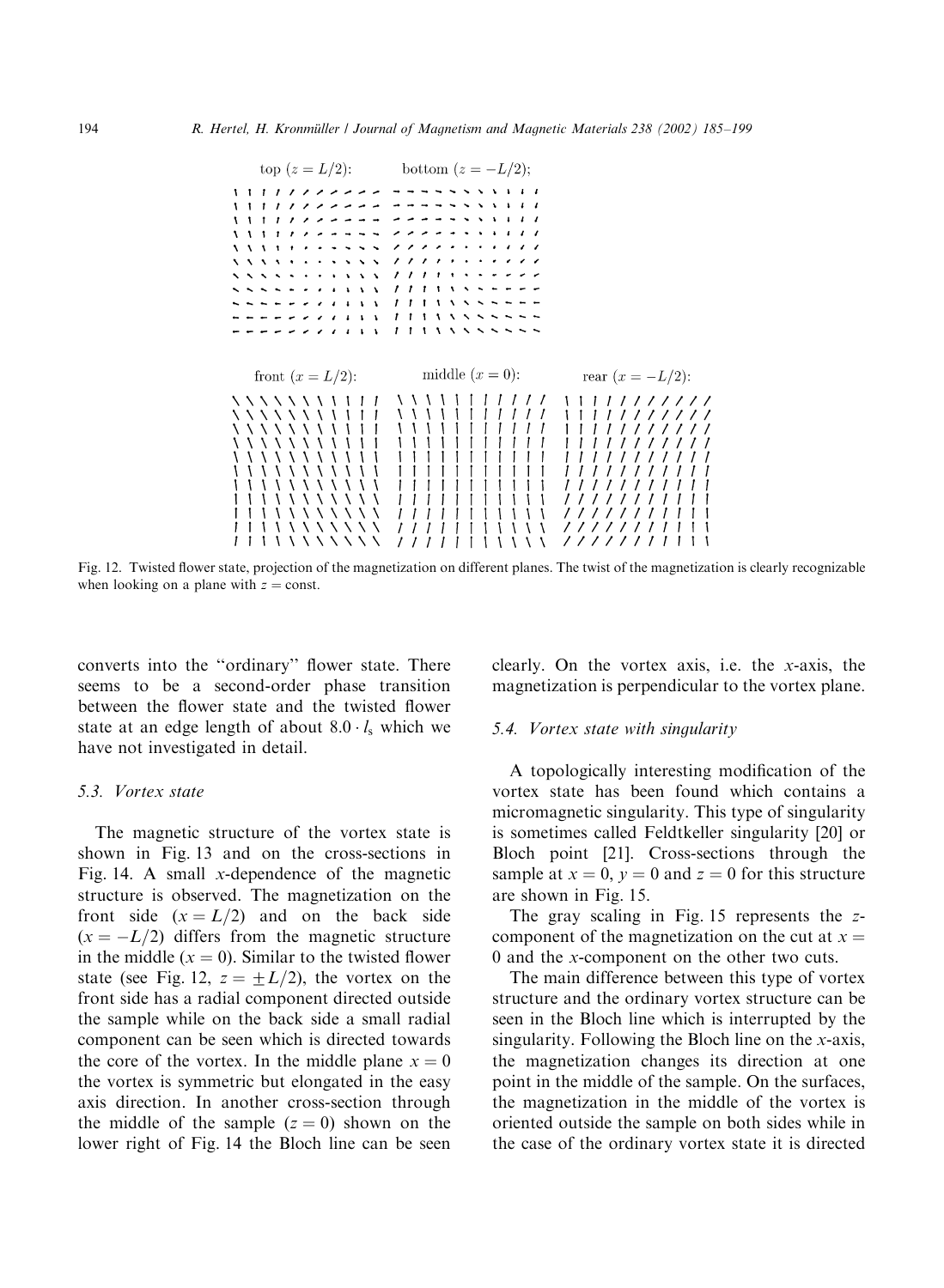

Fig. 13. Vortex state. This structure is obtained using two domains with antiparallel magnetization as starting conditions.

inside the sample on one side and outside the sample on the opposite side. The vortex structure with singularity is *completely* demagnetized, i.e. the remanence vanishes in every direction.

In the close vicinity of the singularity any direction of the magnetization can be found. Hence, the ferromagnetic order of the material breaks down at this point and the magnetization changes its direction by  $180^{\circ}$  on an atomistic level. No direction of the magnetization can be defined at the singularity.

While the existence of such singularities is well known and the magnetic structure near these points has been studied in detail by means of analytic approaches [22,23], micromagnetic simulations on these structures have not been found in the literature.

The profiles of the Bloch line, which are recognizable from the gray scaling in the  $y = 0$ and in the  $z = 0$  cut in Fig. 15, are in good agreement with those predicted by analytical calculations [24,25].

In order to analyze this structure in the close vicinity of the singularity an atomistic description is desirable as proposed previously [26]. The micromagnetic equations—especially the exchange energy term-are not suitable to describe the singularity reliably. Nevertheless, the error resulting from the micromagnetic numerical calculation affects only a very small volume and the global error can be deemed low. Alarge error occurs especially in the one element which contains the singularity. If the discretization is sufficiently high, the error resulting from this small element should be negligible. It is not expected that this error significantly influences the result for the overall magnetic structure on a larger length scale.

This vortex structure with a singularity represents a further stable state of the magnetization which can be found in the ferromagnetic cube specified in Standard Problem No. 3. The stability of this structure can be understood easily. Any displacement of the singularity from the center increases the remanence and hence increases the stray field energy of the system while no significant change of the other energy terms is expected. If the singularity is shifted to the surface along the  $x$ -axis the structure converts into the ordinary vortex state. An energetic barrier has to be overcome by applying an external field to bring the singularity to the surface. In this case, the singularity becomes a singular point (swirl) and the high exchange energy near the singularity is released.

## 5.5. Size dependence of the magnetic ground state

The evaluation of the total energies of the flower state, the twisted flower state and the vortex state for different edge lengths yields the diagram shown in Fig. 16.

The critical edge length at which the magnetic ground state changes from the twisted flower state to the vortex state is at  $8.57 \cdot l_s$ . At this edge length we find that the twisted flower state and the vortex state have the same total energy  $E_{\text{tot}}$ . This is considered to be the SDL of the cube analyzed here. The partial energies and the mean reduced magnetization for this critical edge length are displayed in Table 1.

We find a SDL which is qualitatively different from the one according to the problem specification, where a transition between the flower state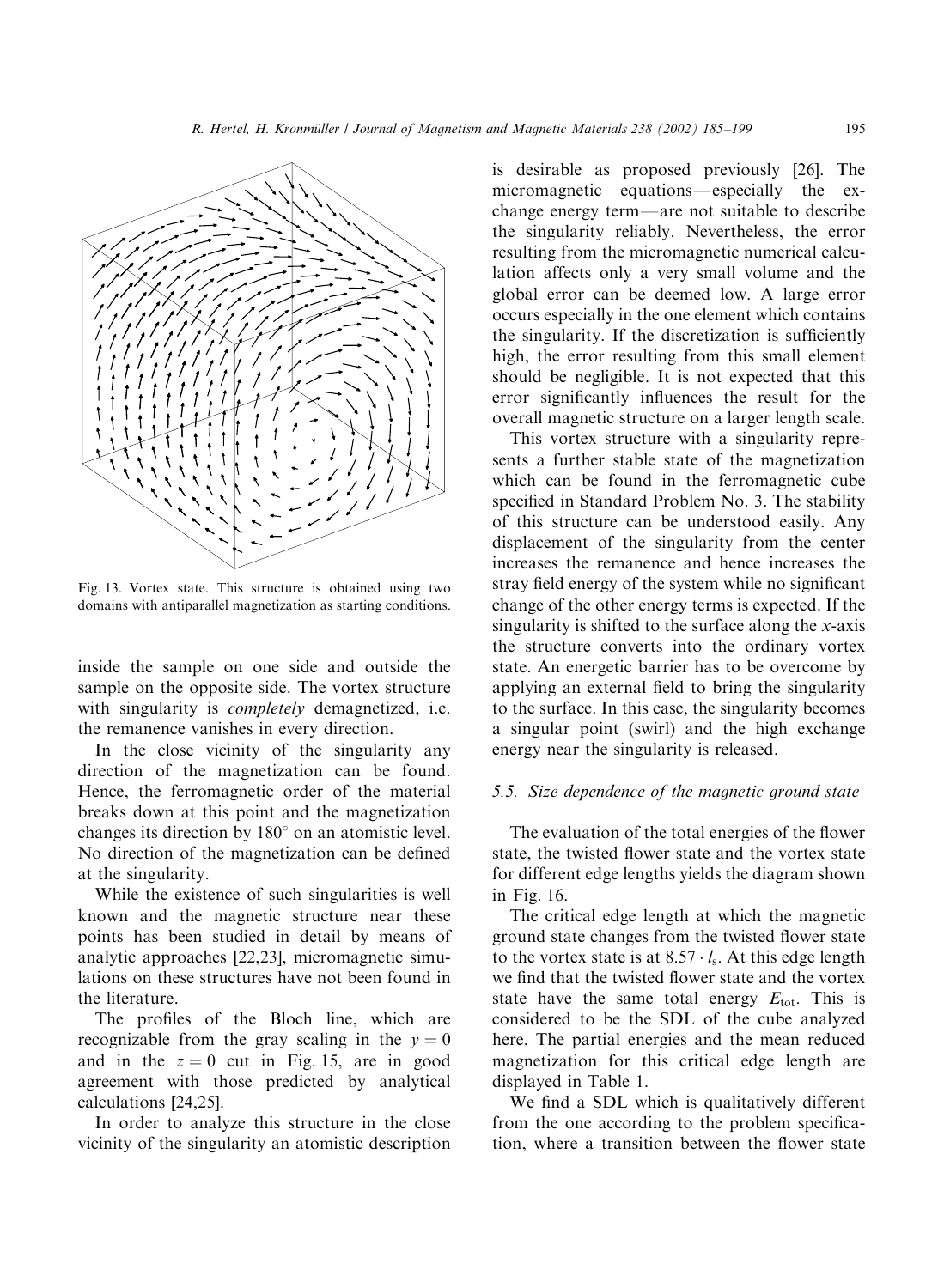

Fig. 14. Vortex state, projection of the magnetization onto different cross-sections.

and the vortex state was expected. For reasons of comparison between our results and those submitted by other groups, we also calculated the edge length at which the flower state and the vortex state degenerate energetically. This edge length was determined to  $L = 8.52 \cdot l_s$ . The results for this transition are summarized in Table 2.

The total energy of the vortex state with singularity is relatively high compared with the other configurations. This magnetization state does not represent a magnetic ground state due to its high exchange energy. This holds for the range of size considered in this paper. As an example, the energy terms of this magnetization state at the edge length  $L = 8.50 \cdot l_s$  are listed in Table 3. At a significantly larger edge length the vortex state with singularity is likely to yield a lower energy than the (ordinary) vortex state because of the very low stray field energy of this completely demagnetized structure.

#### 6. Discussion

The calculation of the SDL of the ferromagnetic cube according to Standard Problem No. 3 has yielded an unexpected transition of magnetic ground states with increasing size. In the relevant range of sizes, the flower state does not represent a magnetic ground state. The twisted flower state has a lower energy than the flower state. Calculations performed by W. Rave after we submitted our results to the  $\mu$ MAG group are in agreement with this. As an impact of these results on Standard Problem No. 3 we suggest the transition from the twisted flower state to the vortex state in further submissions.

### 6.1. Comparison with other groups

Currently, three solutions to Standard Problem No. 3 are available [2]. The results of Rave et al.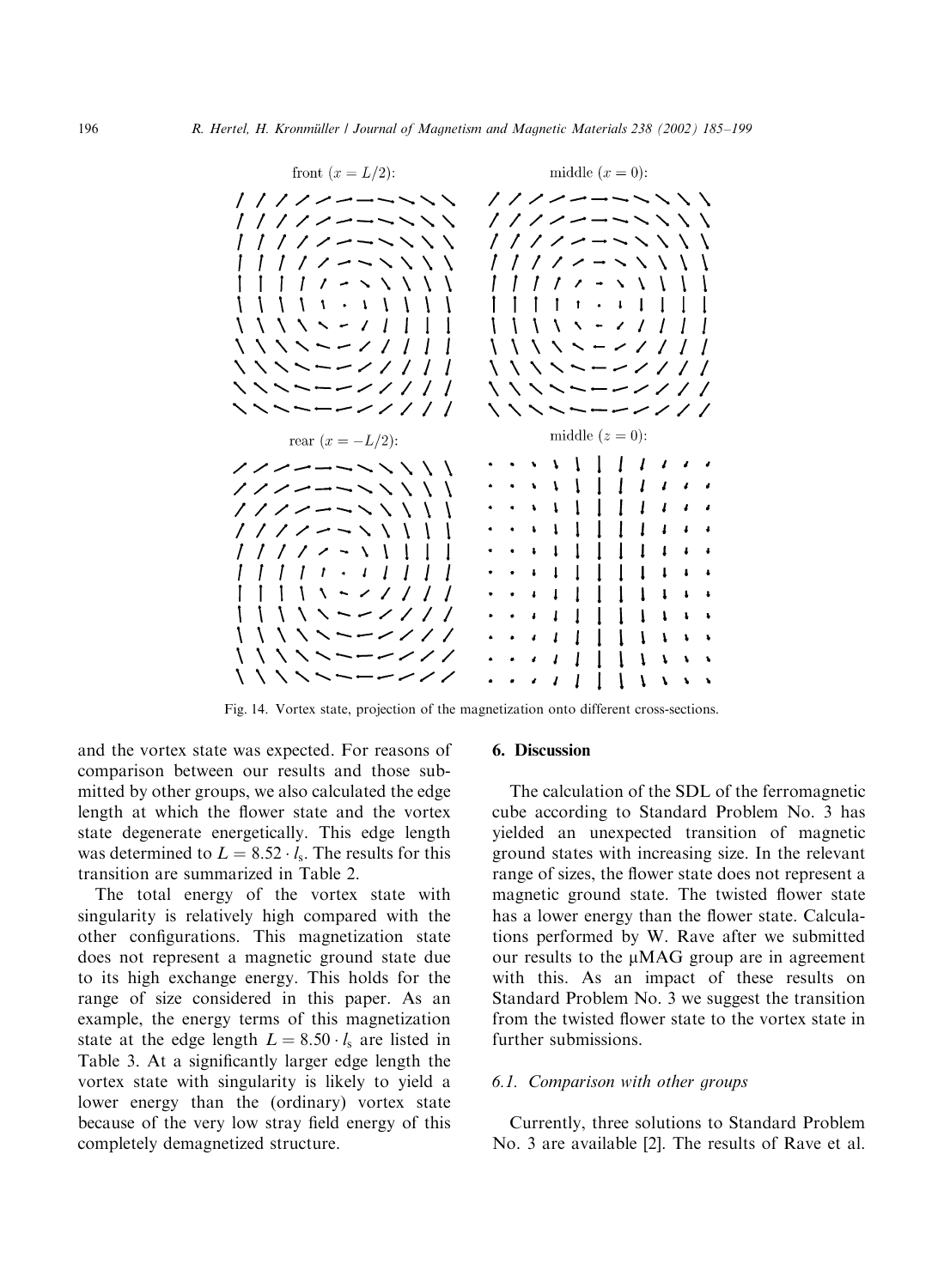



 $y=0$ 



Fig. 15. Vortex state with singularity. The singularity is located in the middle of the sample. No direction of the magnetization can be assigned to this point.



Fig. 16. Size dependence of the total energy of different magnetization states in the ferromagnetic cube of Standard Problem No. 3.

Table 1

Critical edge length, total energy and partial energies in units of  $K_d \cdot V$  of the twisted flower state and the vortex state at the critical edge length (SDL). The non-vanishing components of the remanence are listed for these structures at the SDL

| Twisted flower state $\leftrightarrow$ vortex state |                                          |              |  |
|-----------------------------------------------------|------------------------------------------|--------------|--|
| $L = 8.56 \cdot l_s$                                | $E_{\rm tot} = 0.3034 \cdot K_{\rm d} V$ |              |  |
|                                                     | Twisted flower state                     | Vortex state |  |
| Stray field                                         | 0.2337                                   | 0.0820       |  |
| Exchange                                            | 0.0464                                   | 0.1693       |  |
| Anisotropy                                          | 0.0232                                   | 0.0521       |  |

Twisted flower:  $\langle m_z \rangle = 0.875$ . Vortex:  $\langle m_v \rangle = 0.345$ .

Table 2 Data on the transition between flower state and vortex state as listed in Table 1

| Flower state $\leftrightarrow$ vortex state |                                       |              |  |
|---------------------------------------------|---------------------------------------|--------------|--|
| $L = 8.52 \cdot l_s$                        | $E_{\text{tot}} = 0.3049 \cdot K_d V$ |              |  |
|                                             | Flower state                          | Vortex state |  |
| Stray field                                 | 0.2839                                | 0.0830       |  |
| Exchange                                    | 0.0158                                | 0.1696       |  |
| Anisotropy                                  | 0.0052                                | 0.0522       |  |

Flower:  $\langle m_z \rangle = 0.973$ .

Vortex:  $\langle m_y \rangle = 0.351$ .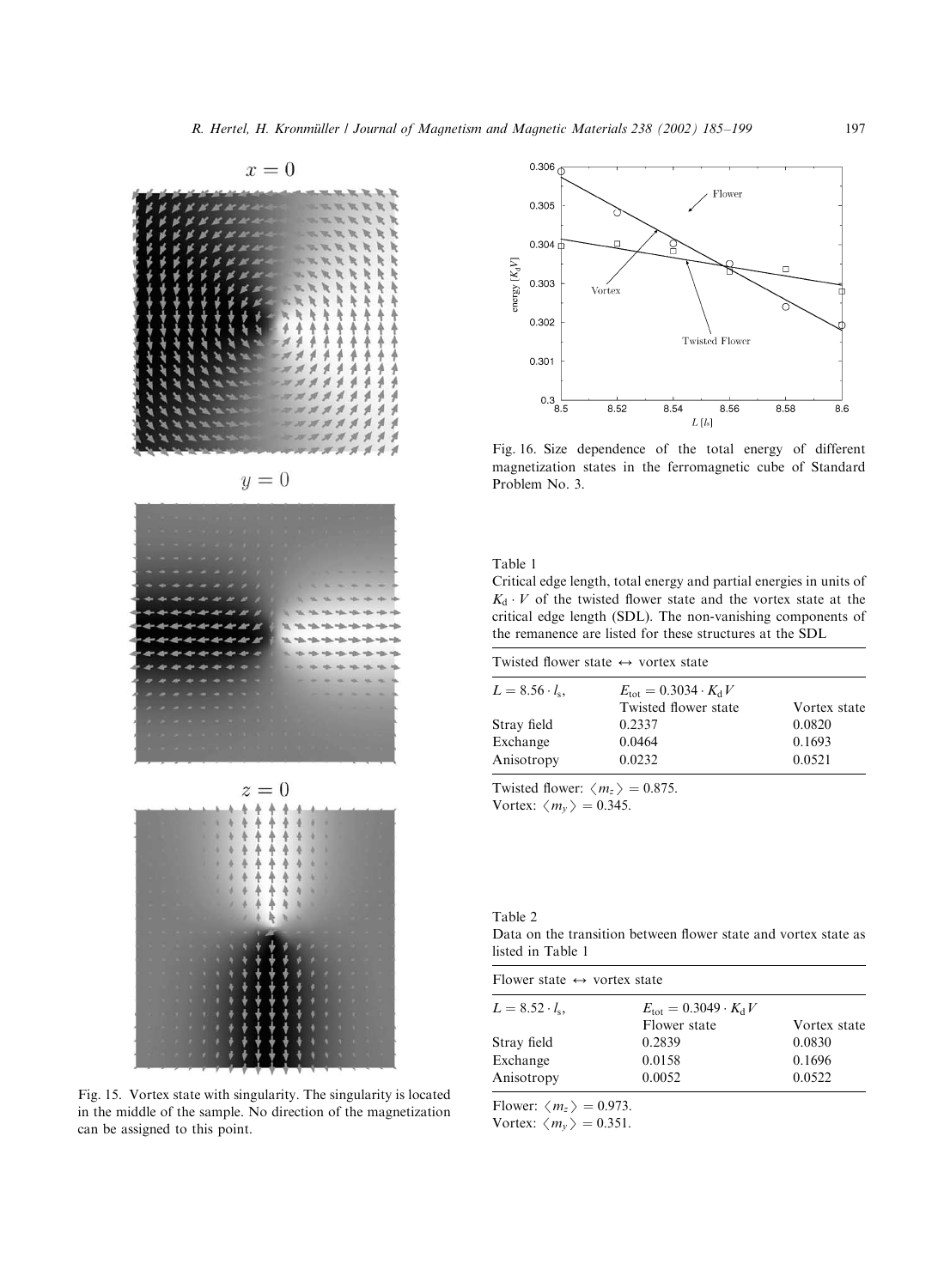Table 3

Partial energies of the vortex state with singularity at the edge length  $L = 8.50 \cdot l_s$ . The total energy of this configuration is higher than it is in the vortex state, but it is of the same order of magnitude

| Vortex state with singularity |                        |
|-------------------------------|------------------------|
|                               | Energy $[K_d \cdot V]$ |
| Stray field                   | 0.0602                 |
| Exchange                      | 0.2469                 |
| Anisotropy                    | 0.0476                 |
| Total                         | 0.3548                 |

[16] are in perfect agreement with those by Ribeiro et al. These groups did not report the twisted flower state and determined the edge length at which the flower state and the vortex state have the same energy.

This ''critical'' edge length differs in our solution by 0.6% from these results and the energy of these arrangements at this edge length differs by 0.7%. Considering that the calculations presented here have been performed using a totally different method, we obtain a very good agreement. The code used by Ribeiro et al. seems to be very similar to the one used by Rave et al. (evaluation of the stray field using FFT, finite differences), so that the excellent agreement of these two groups might be less informative.

# 6.2. Possible errors

We suggest the following reasons as possible sources for the minor differences between our results and those submitted previously:

- (1) The precision of the calculation of the stray field energy in our code is limited by the approximations due to the shell transformation of the exterior region. The discretization of the exterior region has been kept constant for all meshes. An extrapolation to infinity of the discretization density in the surrounding shells might lead to slightly different results.
- (2) The calculation of the stray field energy by means of a vector potential is indirect and less precise than with a scalar potential. In demagnetized states the magnetic induction B

is essentially equal to the polarization  $J$  so that small errors in the calculation of  $\boldsymbol{B}$  might lead to significant errors when the term  $(B - J)$  is evaluated, see Eq. (3).

(3) Due to the irregular shape and orientation of the finite elements, any artificial anisotropy resulting from the numerical representation of the exchange energy is averaged out. It would be interesting to analyze whether this also holds for finite difference representations. In this regard, it would be illustrative to check whether the number of neighboring discretization cells considered in the calculation of the exchange energy of three-dimensional structures has an influence on the result. For twodimensional systems a similar study has been performed by Donahue et al. [27].

#### References

- [1] [R.D. McMichael,](http://www.ctcms.nist.gov/~rdm/mumag.html) M.J. Donahue, J. Appl. Phys. 81 (8) (1997) 5242.
- [2] R.D. McMichael, Standard Problem Number 3, Problem Specification and Reported Solutions, Micromagnetic Modeling Activity Group, http://www.ctcms.nist.gov/ ~rdm/mumag.html, 1998.
- [3] R. Hertel, H. Kronmüller, Phys. Rev. B 60 (10) (1999). 7366.
- [4] R. Hertel, H. Kronmüller, IEEE Trans. Magn. 34 (6) (1998) 3922.
- [5] W.F. Brown Jr., J. Phys. Soc. Jpn. 17 (Suppl. B-I) (1962) 540.
- [6] D.R. Fredkin, T.R. Koehler, IEEE Trans. Magn. 26 (2) (1990) 415.
- [7] Q. Chen, IEEE Trans. Magn. 33 (1) (1997) 663.
- [8] P. Asselin, A.A. Thiele, IEEE Trans. Magn. 22 (6) (1986) 1876.
- [9] X. Brunotte, G. Meunier, J.F. Imhoff, IEEE Trans. Magn. 28 (2) (1992) 1663.
- [10] T. Schrefl, J. Fidler, H. Kronmüller, J. Magn. Magn. Mater. 138 (1994) 15.
- [11] NAG-FORTRAN library programs, Numerical Algorithms Group, Ltd., Oxford, 1990.
- [12] L. Lopez-Diaz, J. Eicke, E. Della Torre, IEEE Trans. Magn. 35 (3) (1999) 1207.
- [13] W.H. Press, B.P. Flannery, S.A. Teukolsky, W.T. Vetterling, Numerical Recipies: The art of scientific computing, Cambrige University Press, Cambridge, New York, 1986.
- [14] M.E. Schabes, H.N. Bertram, J. Appl. Phys. 64 (3) (1988) 1347.